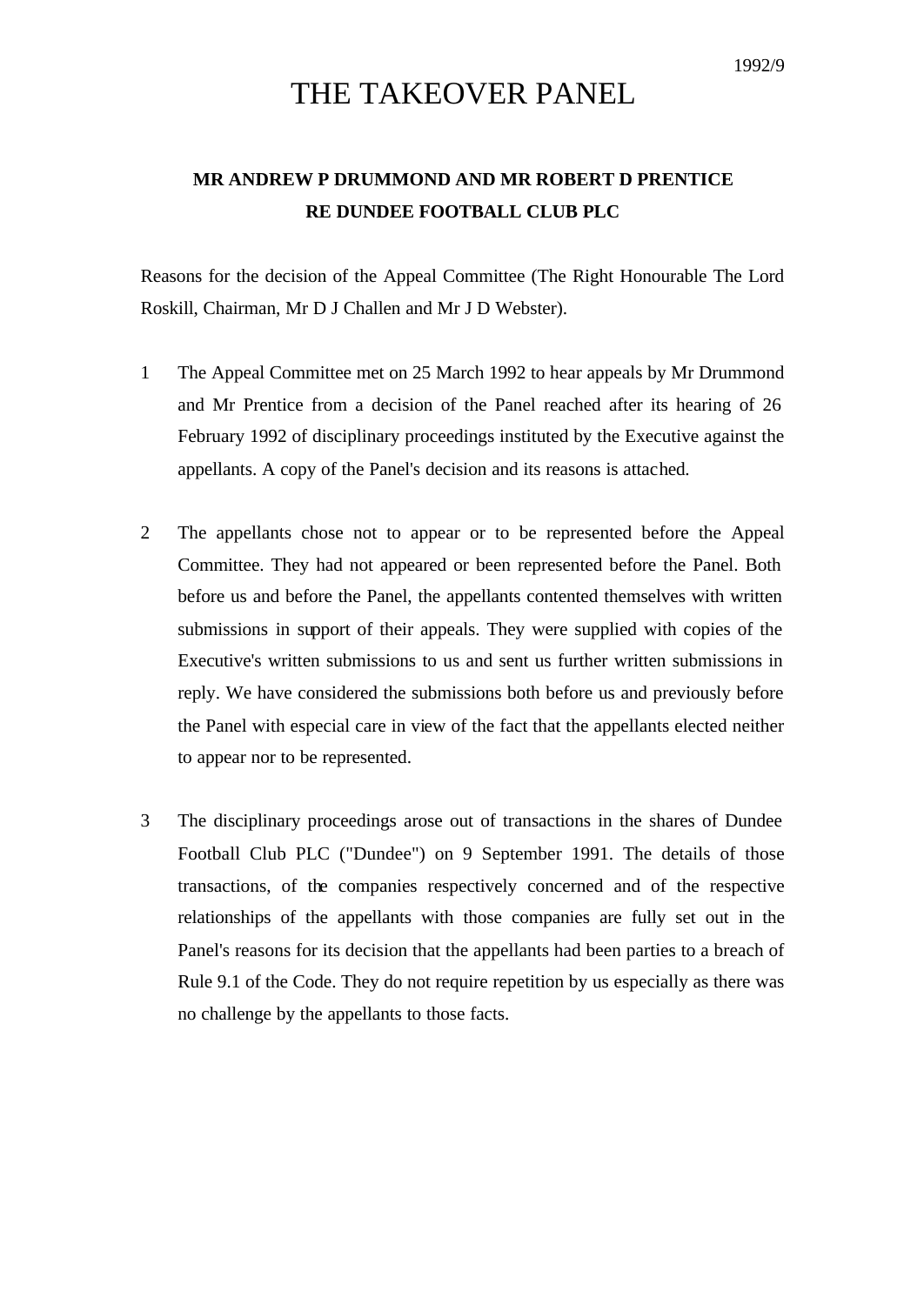- 4 The appellants' principal attack upon the Panel's decision that they had been guilty of a breach of Rule 9.1, in that they had been acting in concert together for those purchases of the shares in Dundee, was that the purchases had been made by the companies concerned and not by the appellants as individuals. Hence it was argued that on no account could the appellants as individuals have broken Rule 9.1. It was also said that the transactions were separate transactions and not part of a single concerted transaction. In addition Mr Prentice denied knowledge of the detailed provisions of the Code.
- 5 In our view, as in the view of the Panel, if these were concerted transactions the appellants cannot escape responsibility for a breach of Rule 9.1 because the transactions were effected through companies which they control and not by themselves as individuals. In order to determine whether Rule 9.1 has been broken it is entirely proper to break through the corporate veil of companies which are in truth only the creatures of those individuals who control them and to determine whether in reality there has been concerted action by those individuals. We therefore have no hesitation in rejecting the argument advanced under this head.
- 6 As regards Mr Prentice's contention that he was unaware of the detailed provisions of the Code we can only say that if an individual or a company which he controls engages in takeover transactions, he ignores the provisions of the Code at his peril. That the Code is not statutory is irrelevant. It was established for the protection of shareholders and especially of minority shareholders and such persons are and remain entitled to that protection.
- 7 The next question is whether these were connected transactions. The Panel stated that it was in no doubt that each of the appellants was in breach of Rule 9.1. It regarded the evidence pointing to that conclusion as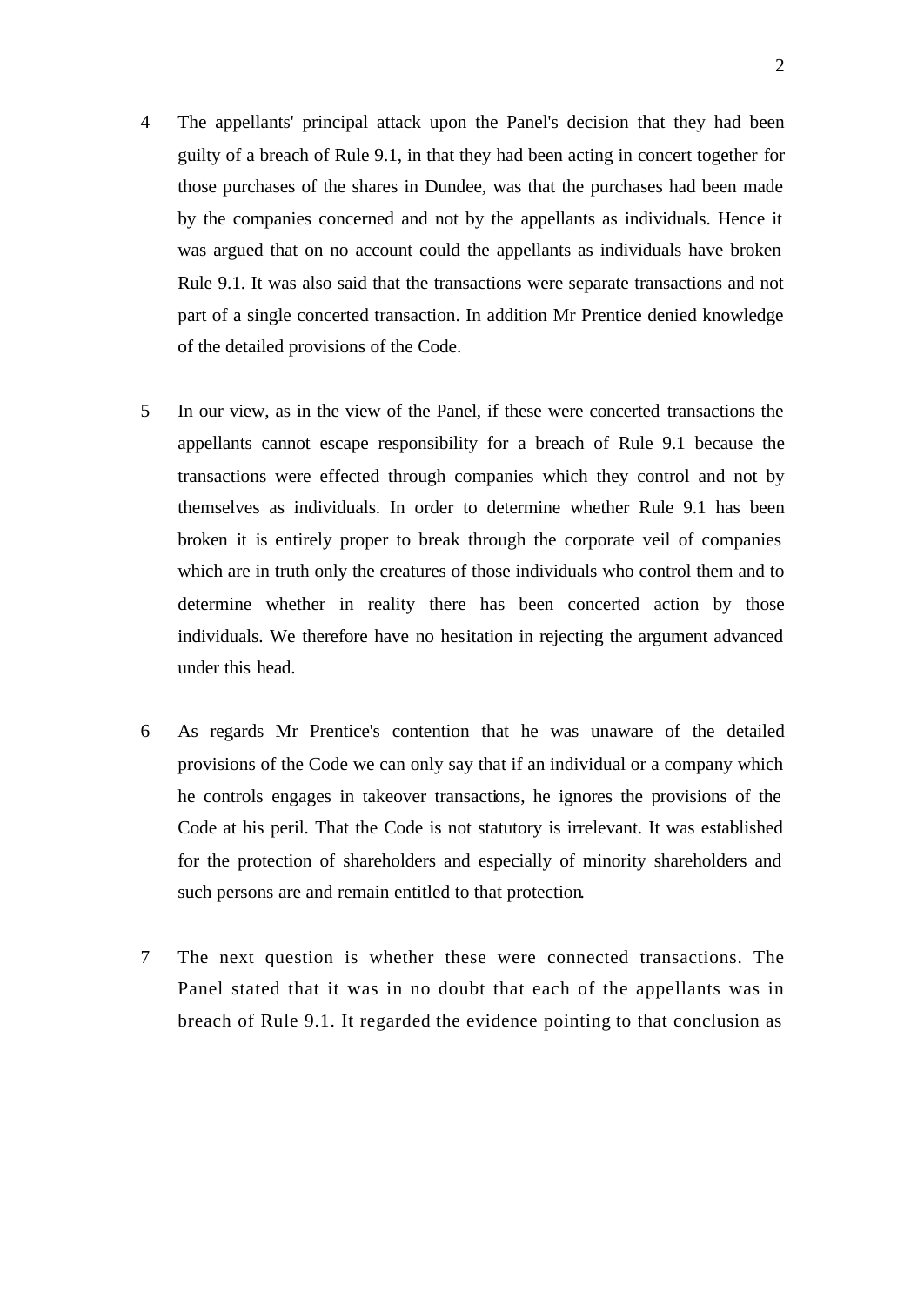"overwhelming". The Panel listed six separate facts which in its view pointed to the conclusion that these transactions were in truth but a single transaction. We agree that those six facts point clearly to that conclusion. The Panel might well have also pointed to the possible significance of the fact that Clackallan (Mr Drummond's company) and Dalelane (Mr Prentice's company) each bought 29.9% of the shares in Dundee and also bought their percentages at different prices. We find it difficult to accept that no significance is to be attached to that percentage figure.

- 8 Mr Prentice in his most recent submission to us stated that the idea for the takeover came from him and not from Mr Drummond. The evidence given to the Panel by a Mr Cook who had a controlling interest in the vendor company and who was called by the Executive to give evidence before the Panel stated that it was Mr Drummond who first expressed interest in the proposed takeover. The appellants attack the credibility of Mr Cook and seek to criticise the Panel for having (as they contend) relied on his evidence. Mr Cook's credibility may or may not be open to challenge. If his evidence were accepted it would be most unfavourable to the appellants' present contentions. But in its reasons the Panel nowhere relies upon Mr Cook's evidence. We have of course read it but like the Panel we do not rely on it in support of the conclusion which, like the Panel, we have reached namely that the appellants were in breach of Rule 9.1.
- 9 The Executive further charged Mr Drummond but not Mr Prentice with failing to cooperate with the Executive in investigating the transactions in question. The Panel found this charge established. Mr Drummond complains of this conclusion. We have read most carefully his submissions on this issue. We have also read in detail the correspondence which the Executive sent to him and the questions which the Executive invited him to answer.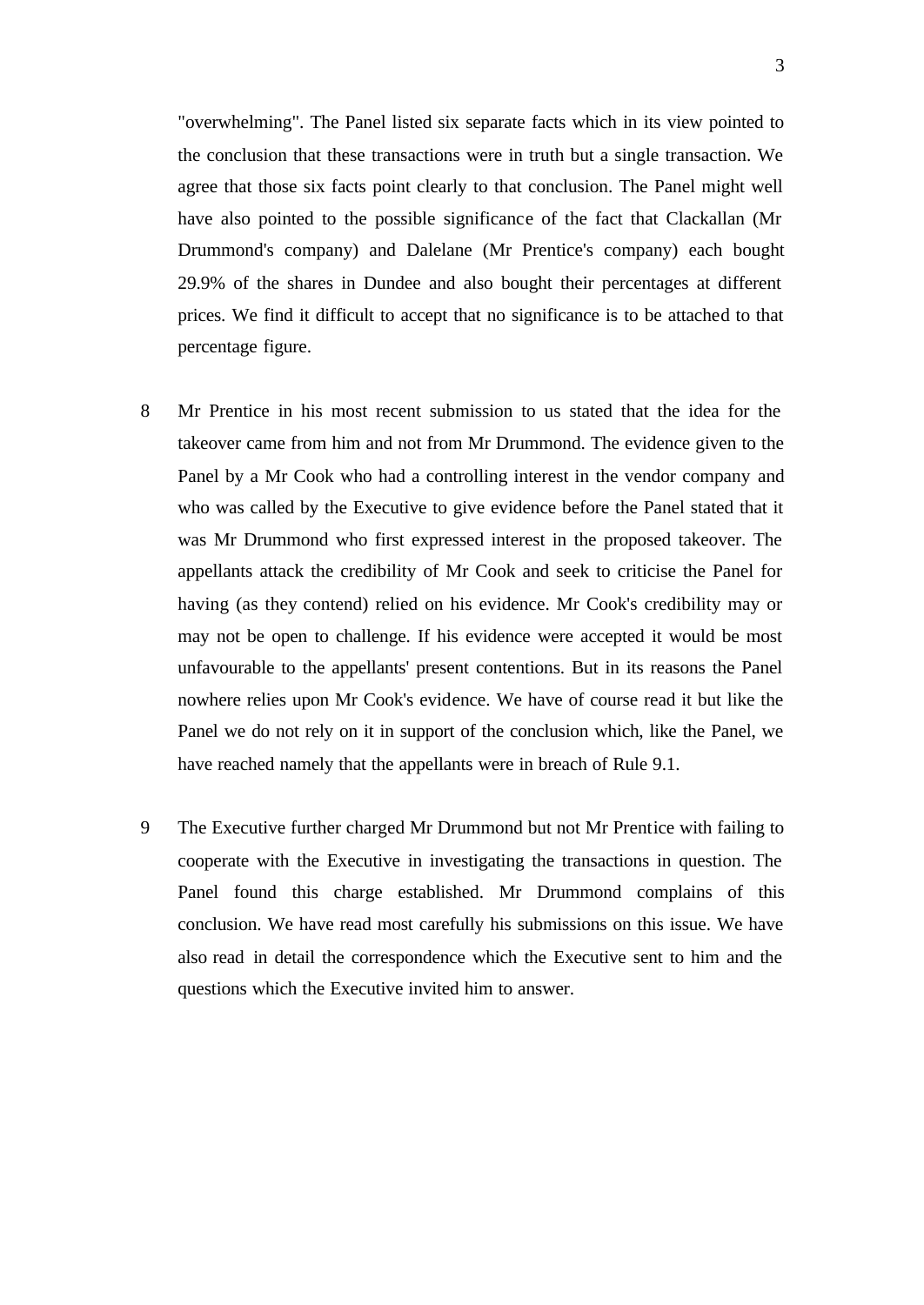Essentially his answer to the charge is that he could not have given the information sought without infringing the professional privilege attaching to any information in his possession.

- 10 Mr Drummond asserts the claim to professional privilege but gives no details enabling us to determine whether the claim could be well founded. In his letter on Dundee's writing paper dated 4 December he said that his firm played no part in advising Dundee "in any way in connection with the change of shareholding" on 9 September 1991. In his letter of 24 December 1991 on the same writing paper he said that his firm did not act as "Legal Agents in the purchase of any Shares" in Dundee. The Executive were seeking to investigate the transactions of 9 September 1991. In our view, as in that of the Panel, Mr Drummond was involved in those transactions as an individual and on the information vouchsafed to us we can see no justification for the claim to withhold the information on the grounds that to have given it would have infringed some professional privilege. We therefore agree with the Panel's conclusion on this issue.
- 11 We therefore turn to the question of what, if any, penalties should be imposed upon the appellants. The Panel, composed on this occasion of twelve members of very wide and differing experiences, stated that it was satisfied that there had been "serious and deliberate breaches of the Code". It held that "there was a deliberate attempt to conceal concertedness of action, with the intention of avoiding the obligations of Rule 9". It took the view that it was "necessary to impose severe sanctions". The appellants were ordered to be subjected to public censure. In addition further sanctions were ordered to be imposed to prevent future access by the appellants to certain facilities of the securities markets.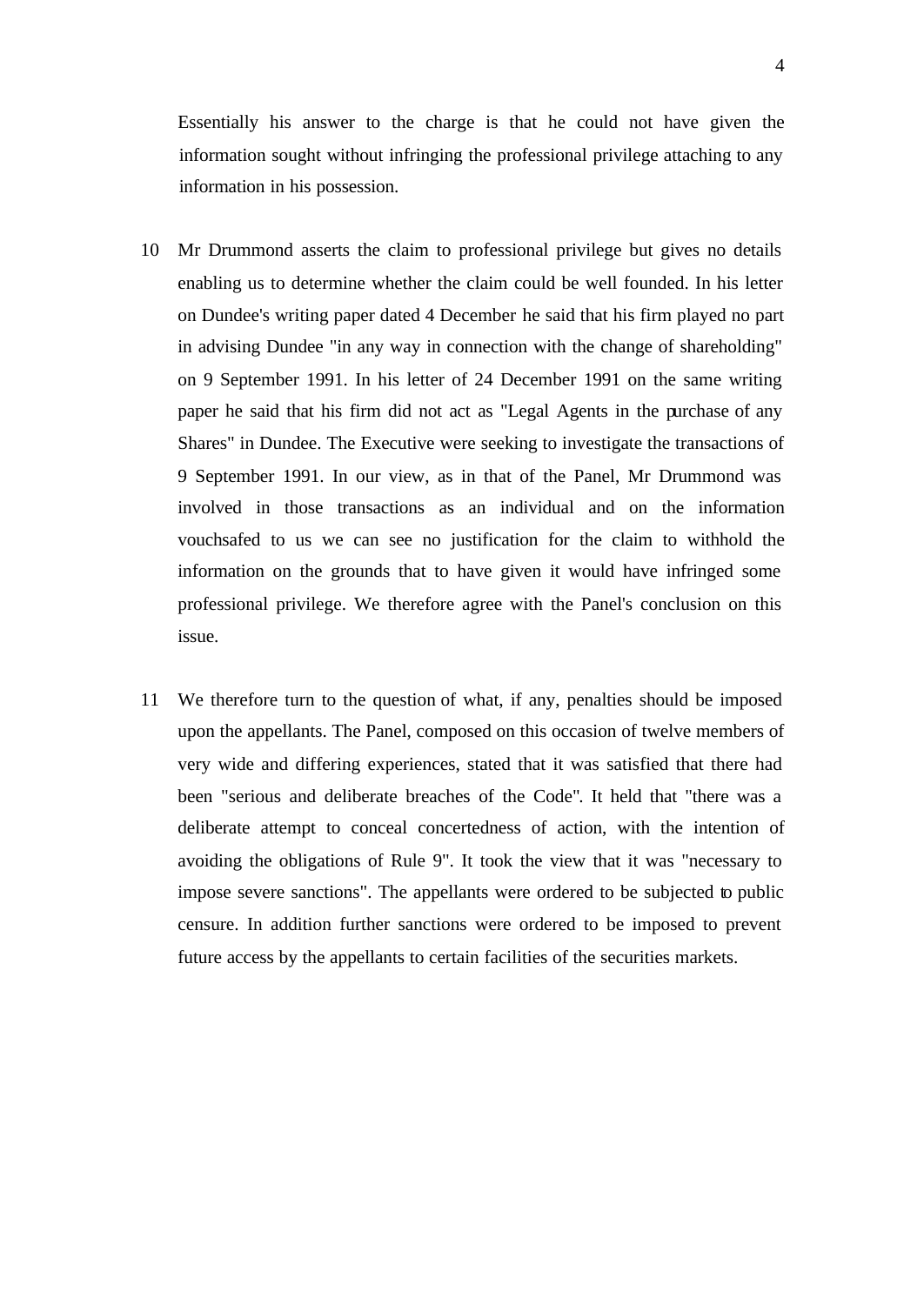12 The appellants complained bitterly of the penalty of public censure, saying that that possibility had never been put forward in the correspondence sent to them by the Executive last autumn. It is correct that it was not. But we do not see why the Executive should have drawn attention to this possibility. In Section 3(d) of the Introduction to the Code which deals with disciplinary proceedings public censure is specifically mentioned as one of a number of sanctions which the Panel may impose in the event of a breach of any of the provisions of the Code. The question of penalty is a matter for the Panel and not for the Executive. The Panel clearly took a serious view of the appellants' conduct and we see no reason for interfering with its unanimous decision that public censure was merited and should be imposed. As already mentioned the Panel also imposed further sanctions designed to prevent future access by the appellants to certain facilities of the securities markets. It is we think necessary for us to deal with the question of the imposition of such sanctions in some detail. We begin by referring to certain relevant provisions in the Code. Paragraph 1(c) of the Introduction deals with the enforcement of the Code. It reads:-

"The Code has not, and does not seek to have, the force of law. It has, however, been acknowledged by both government and other regulatory authorities that those who seek to take advantage of the facilities of the securities markets in the United Kingdom should conduct themselves in matters relating to takeovers in accordance with best business standards and so according to the Code.

Therefore, those who do not so conduct themselves may find that, by way of sanction, the facilities of those markets are withheld. In particular, the Securities and Investments Board ("SIB") and the self-regulating organisations recognised under the Financial Services Act 1986 ("SROs") may require that those subject to their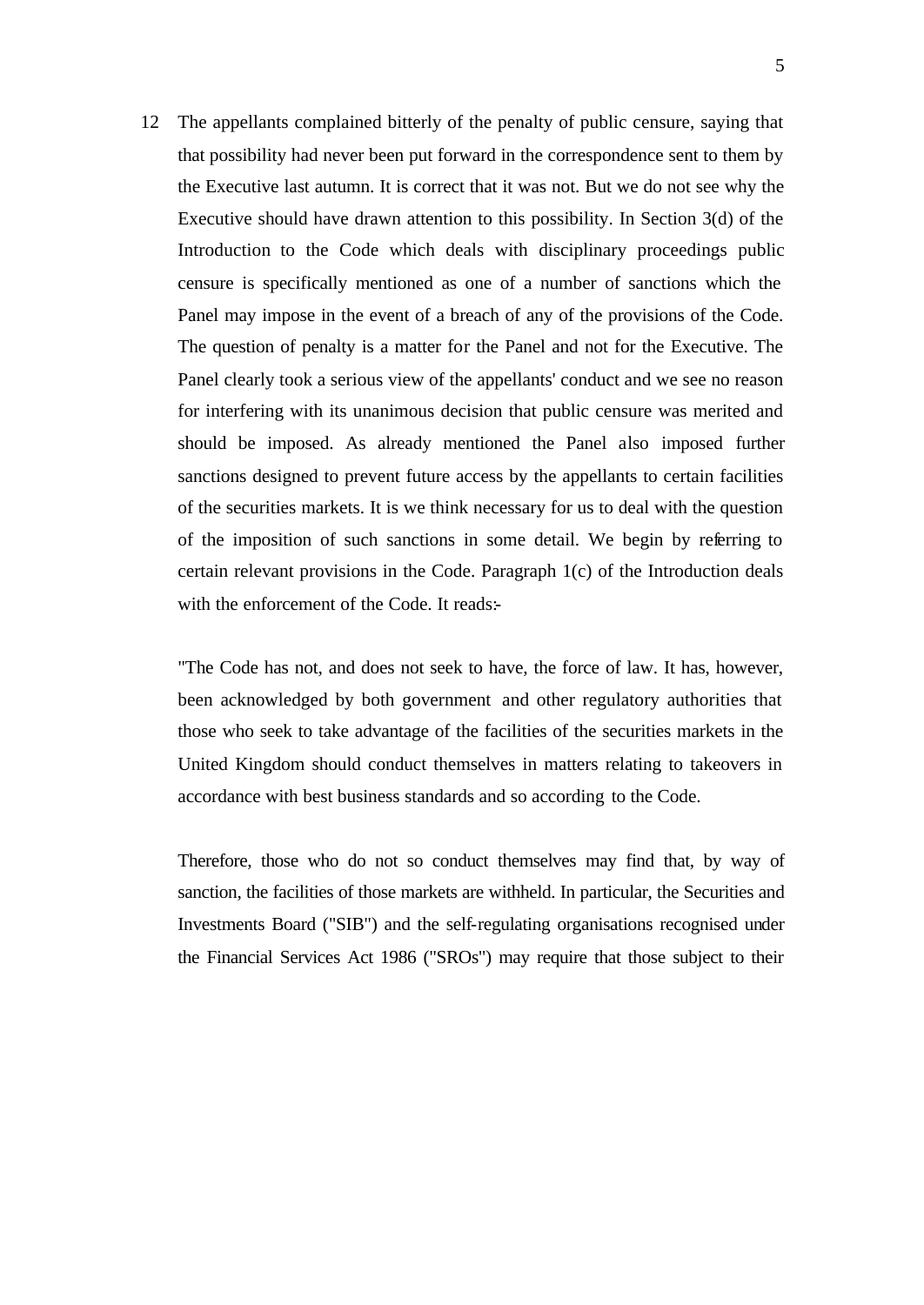jurisdiction should not act in a takeover for any person who does not appear likely to comply with those standards. Moreover, if a person authorised by SIB or an SRO to carry on an investment business fails to comply with the Code or a ruling of the Panel, that may lead to the withdrawal of authorisation".

- 13 It is we think important to distinguish between those functions which properly belong to the Panel on the one hand and those which properly belong to the SIB, the self-regulating organisations and recognised professional bodies ("RPBs") on the other. The Panel deals with breaches of the Code. The other bodies deal with the imposition of certain sanctions which will or may follow from a prior determination by the Panel of one or more breaches of the Code. The functions are distinct but they are closely interwoven since all relate to the effective policing of activities in the securities markets. All the bodies concerned do and must work closely together in order to ensure that the correct result is ultimately achieved.
- 14 We think, with great respect, that the wording of the penultimate paragraph of the Panel's decision does not clearly distinguish between the different functions. This appears to have been recognised since the hearing before the Panel. The Executive suggested to us - and the appellants have been given notice of the suggestion - that that paragraph should be amended to read:-

"In the Panel's view neither Mr Drummond nor Mr Prentice nor any company which is, directly or indirectly controlled by either or both of them, is likely to comply with standards of conduct for the time being expected in the United Kingdom concerning the practices of those involved in takeovers and mergers. The Securities and Investments Board, the Self-Regulating Organisations and the Recognised Professional Bodies will be reminding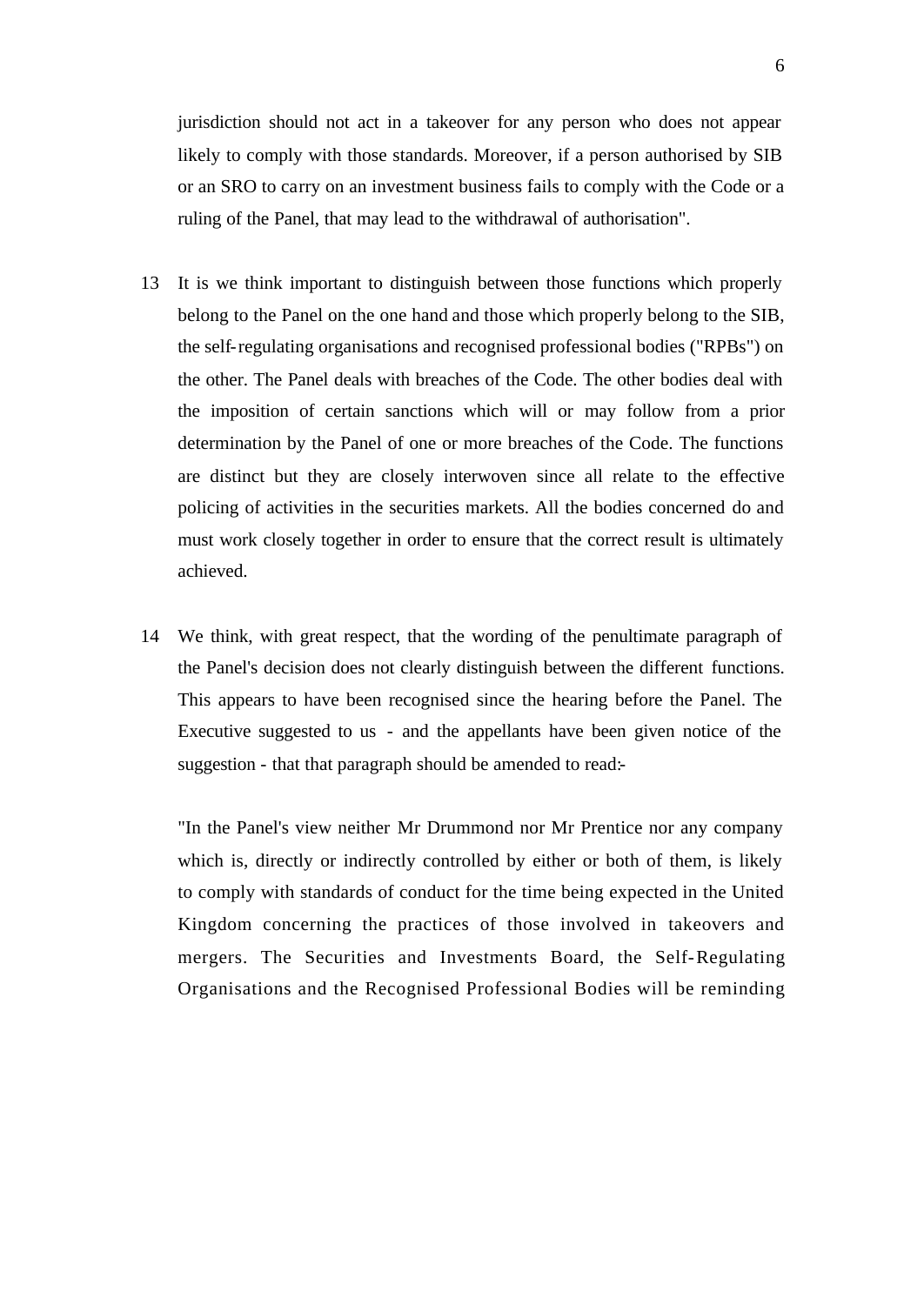authorised persons of the consequent restrictions imposed by the "cold shouldering" rules of these bodies in connection with transactions regulated by the City Code and the Rules Governing Substantial Acquisitions of Shares."

- 15 The appellants complain of the Executive's action, claiming that they were attempting to alter the Panel's decision before the appeal was heard and that this is not just. We think the appellants have misunderstood the position. What is sought is the correct order in the event that the appeal should fail on the merits. The remaining question is simply how effect should be given to the decision of the Panel that further sanctions should be imposed beyond public censure if we were to take the view that such further sanctions were required. In agreement with the Panel we do take that view.
- 16 We therefore conclude that the Panel's decision should be affirmed and the appeal is dismissed subject only to the following changes in that decision.
	- (1) The penultimate paragraph should be deleted.
	- (2) That paragraph should be replaced by the following paragraph:-

"In the Panel's view neither of the appellants nor any company which is directly or indirectly controlled by either or both of them is likely to comply with the standards of conduct for the time being expected in the United Kingdom concerning the practices of those involved in takeovers and mergers. The Panel will therefore report its conclusion as to the appellants to the Securities and Investments Board, the Self-Regulating Organisations and the Recognised Professional Bodies for appropriate action by each of them in the light of the ir several rules (commonly known as "cold-shouldering rules") in connection with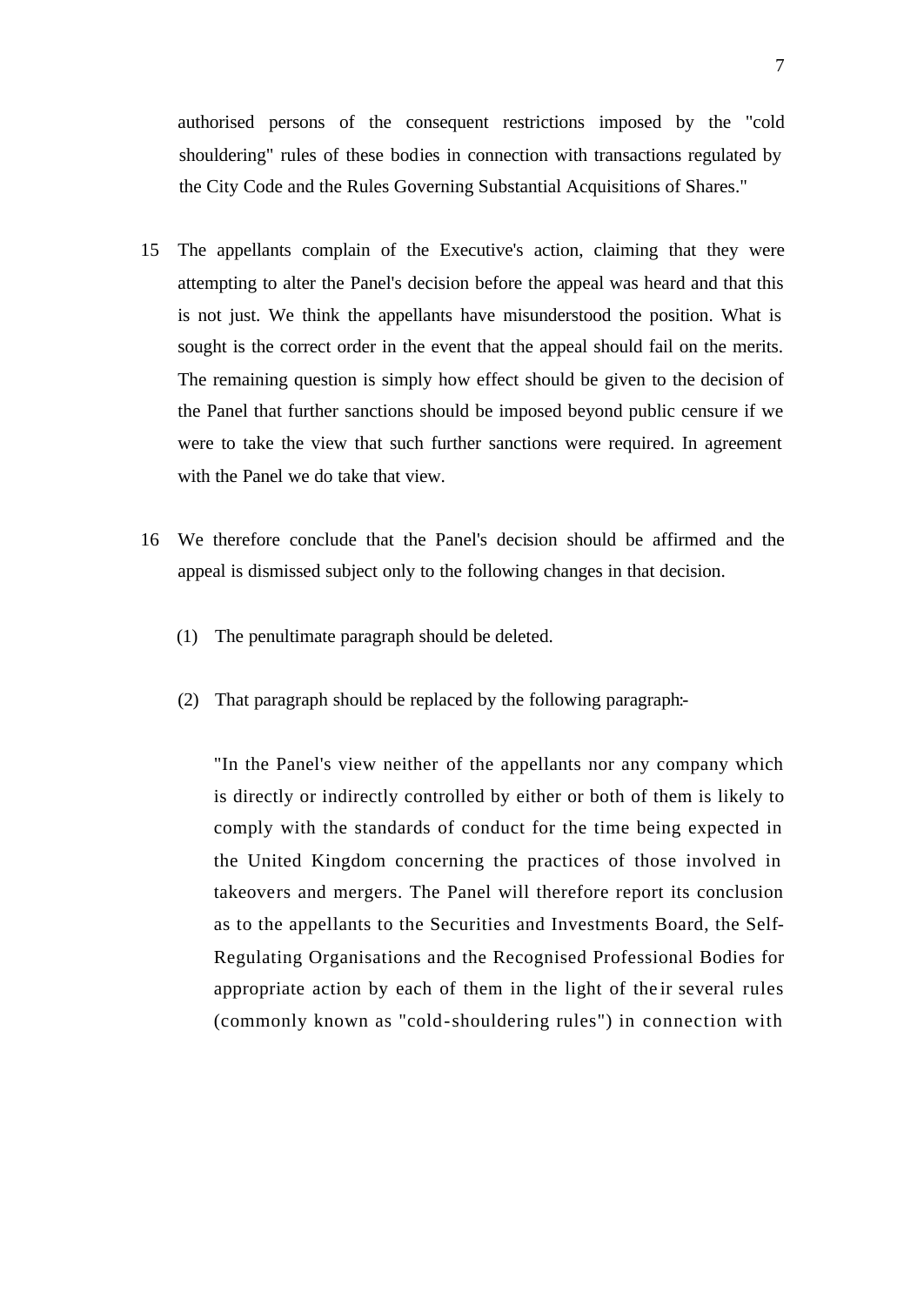transactions regulated by the City Code and the Rules Governing Substantial Acquisitions of Shares."

26 March 1992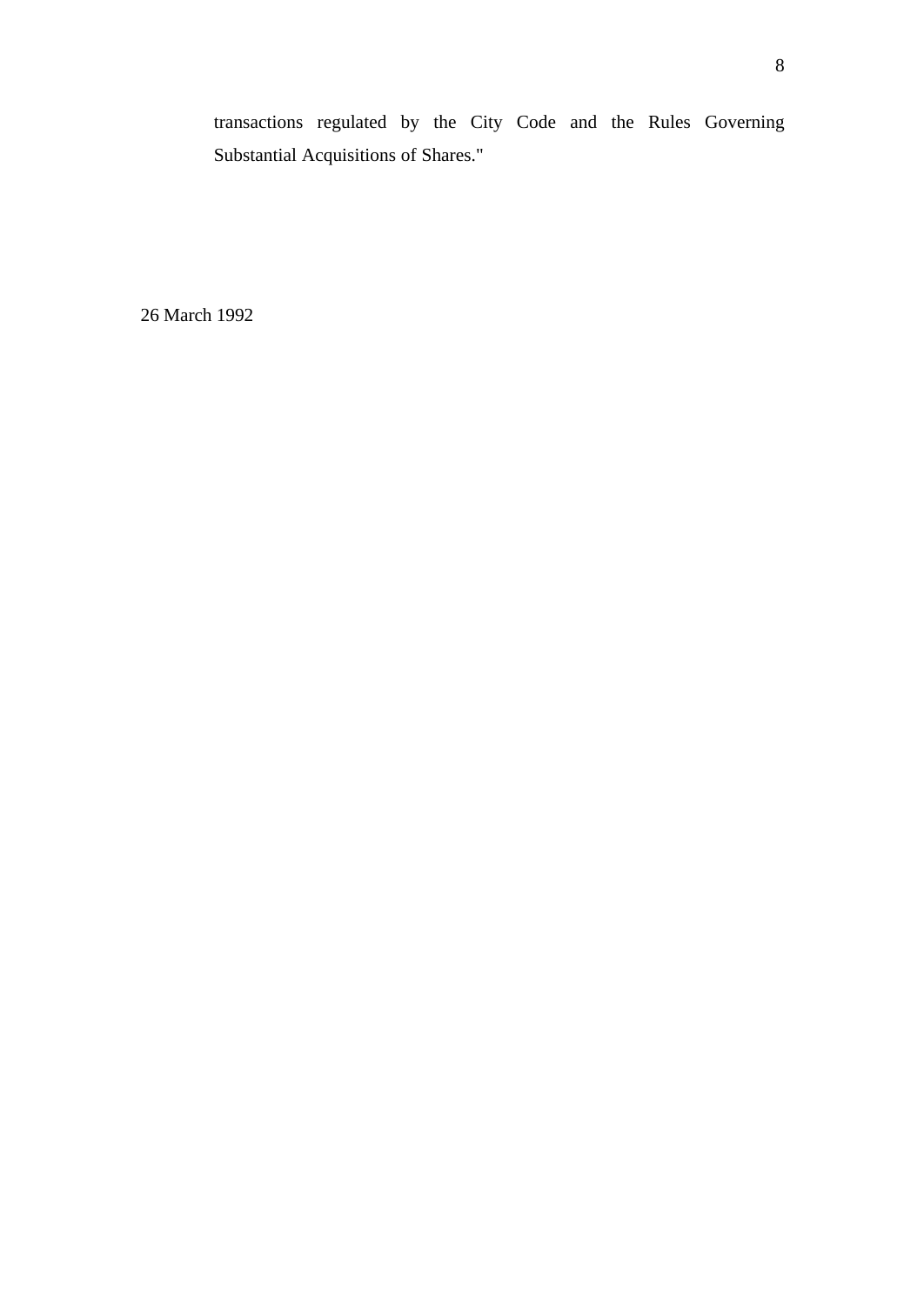## **PANEL DECISION AND REASONS FOR DECISION**

The Panel met on 26 February 1992 to hear charges by the Executive against Mr Andrew P Drummond and Mr Robert D Prentice, both of Langlands, Glamis Road, Forfar, Tayside, in relation to alleged breaches of the City Code on Takeovers and Mergers (the "City Code") in respect of certain transactions in the shares of Dundee Football Club PLC ("Dundee FC").

On 9 September 1991 three newly formed companies, Clackallan Limited ("Clackallan"), Dalelane Limited ("Dalelane") and Bankvale Limited ("Bankvale"), purchased from Liveintac Limited ("Liveintac") 2,473,730 ordinary shares in Dundee FC representing 82.46% of the company's issued share capital.

Clackallan purchased 899,999 ordinary shares (representing 29.99%) at a price of 8.33p per share, Dalelane purchased 899,999 ordinary shares (representing 29.99%) at a price of 41.67p per share and Bankvale purchased 673,732 ordinary shares (representing 22.46%) at a price of 44.53p per share. On an aggregated basis the purchases were made at an average price of 30.32p per share.

Liveintac is a company whose issued shares are owned by Mr Angus J Cook and his wife.

Clackallan is a company of which Mr Drummond is the sole director and the registered holder of 99% of the issued shares, the remaining 1% being held by Prendrum Holdings Limited ("Prendrum").

Dalelane is a company of which Mr Prentice is the sole director and the registered holder of 99% of the issued shares, the remaining 1% being held by Prendrum.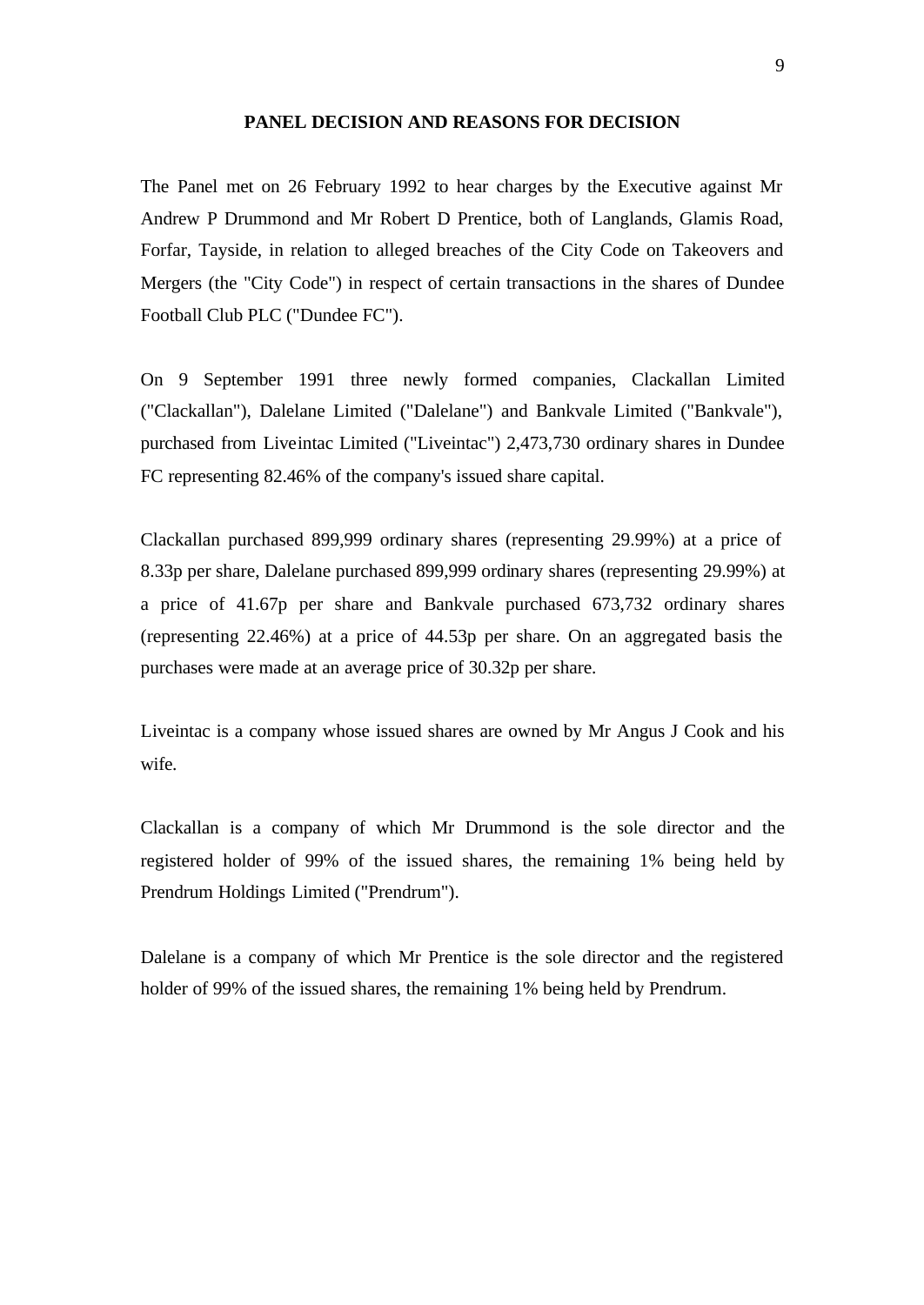Bankvale is a company whose issued shares are owned equally by the Bridley Trust and the Coupar Trust. The identity of the trustees, as at 9 September 1991, is not known but it is known that by 10 January 1992 Mr Drummond and Mr Prentice were the sole trustees of the Coupar Trust and the Bridley Trust respectively. The identity of the beneficiaries of these trusts is unknown to the Panel. The sole director of Bankvale between 1 October and 10 December 1991 was Mr I R G Gellatly although his appointment on 1 October purported to be back-dated to 14 August 1991.

Prendrum is a company whose issued shares are owned by Mr Drummond and Mr Prentice who are also the only directors of the company.

On 8 November 1991:-

- (a) the 899,999 ordinary shares owned by Clackallan were re-registered into the name of Mr Drummond as trustee and nominee of Clackallan for nil consideration;
- (b) the 899,999 ordinary shares owned by Dalelane were re-registered into the name of Mr Prentice as trustee and nominee of Dalelane for nil consideration; and
- (c) the 665,932 ordinary shares (after a sale of 7,800 shares to various unconnected parties) were re-registered into the name of Prendrum as trustee and nominee of Bankvale for nil consideration.

On 14 November and 10 December 1991 Prendrum, with the consent of Bankvale, sold 2,850 ordinary shares in Dundee FC to various unconnected parties.

On 11 December 1991 Continental Sports Corporation Limited ("CSCL"), a company controlled by the family of Mr Ronald N Dixon, purchased at a price of 38.88p per share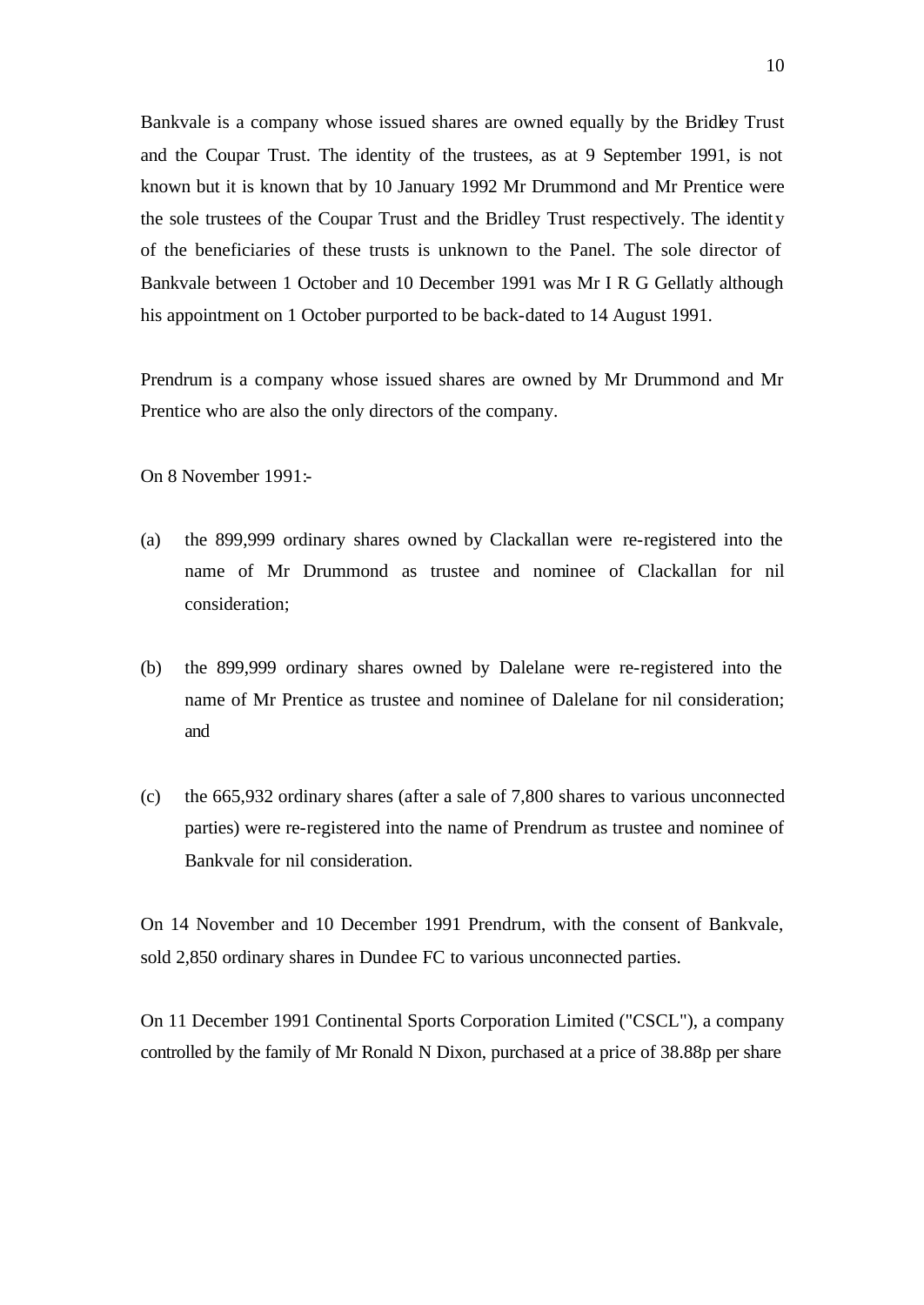from Mr Drummond, Mr Prentice and Prendrum (with the respective consents of Clackallan, Dalelane and Bankvale) 899,999 ordinary shares in Dundee FC (representing 29.99%).

On the same date CSCL entered into an agreement with Mr Drummond/Clackallan, Mr Prentice/Dalelane and Prendrum/Bankvale which gave CSCL the option to purchase a further 900,001 ordinary shares in Dundee FC (representing 30.0%) at 38.9p per share.

On 10 January 1992 Mr Prentice, with the consent of Dalelane, sold 450,000 ordinary shares in Dundee FC to the Bridley Trust at 30p per share. On the same date Prendrum, with the consent of Bankvale, sold 331,541 ordinary shares in Dundee FC to the Coupar Trust at 30p per share.

On 25 January 1992 CSCL entered into a Minute of Agreement with Clackallan, the Bridley Trust and the Coupar Trust in which the number of shares covered by the earlier option agreement was increased to 1,231,541. On the same day CSCL exercised its option and purchased 1,231,541 ordinary shares in Dundee FC. This increased CSCL's shareholding in Dundee FC from 29.99% to 71.04%.

On 27 January 1992 CSCL announced a cash offer at 38.88p per share for the ordinary shares in Dundee FC not owned by it, pursuant to Rule 9.1 of the City Code. The offer closed on 19 February 1992 with acceptances having been received in respect of 0.17% of Dundee FC's issued share capital.

Mr Drummond's residual holding is 331,540 ordinary shares in Dundee FC (representing 11.05%). Neither Mr Prentice, Dalelane, Bankvale, Prendrum, the Bridley Trust nor the Coupar Trust currently hold any shares in Dundee FC.

In the light of certain submissions made to it, the Executive investigated allegations that Mr Drummond and Mr Prentice had actively co-operated through the acquisition of shares in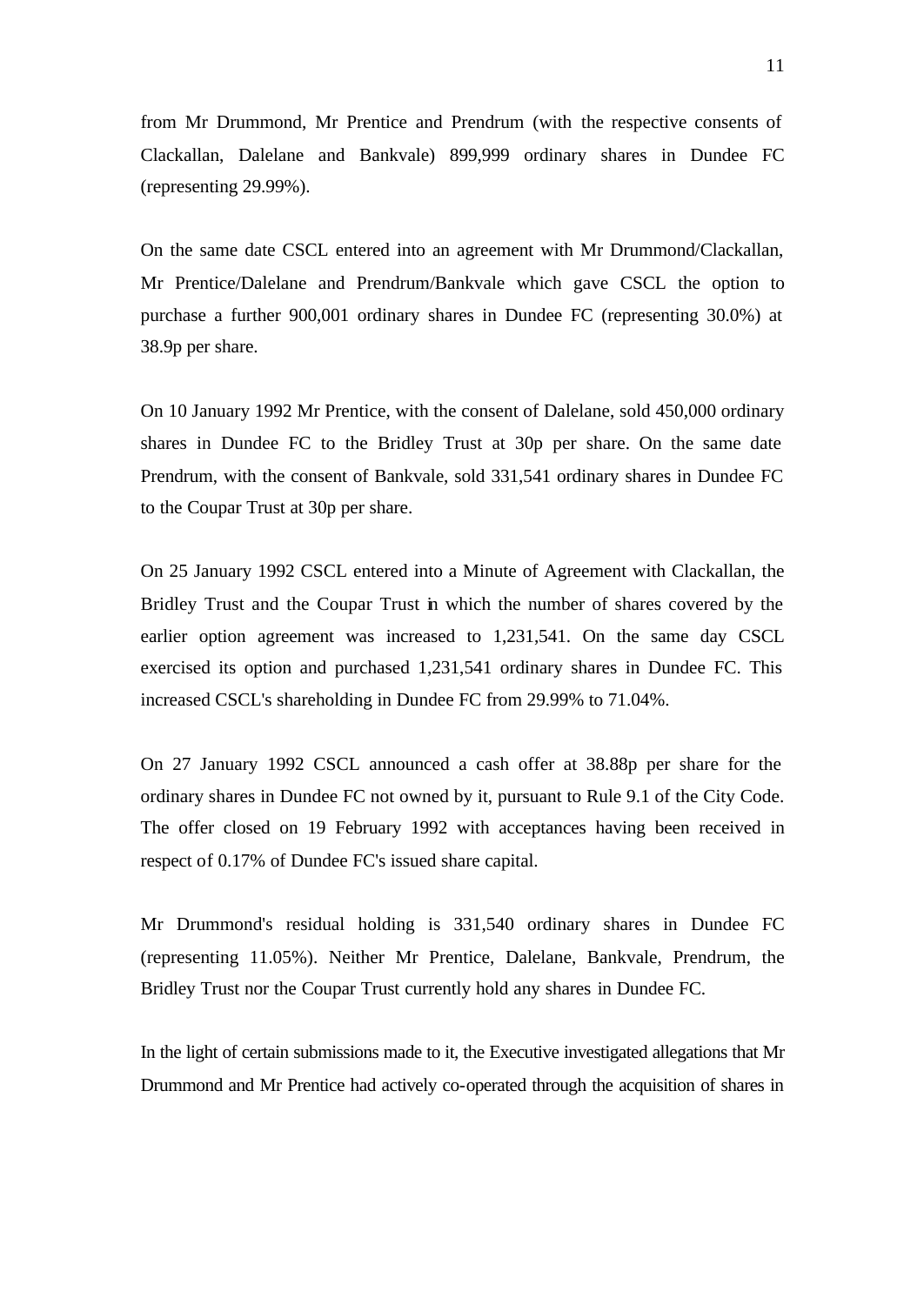Dundee FC to obtain control of that company and that they had been parties to a breach of Rule 9.1 of the City Code.

The City Code defines persons acting in concert as follows:

"Persons acting in concert comprise persons who, pursuant to an agreement or understanding (whether formal or informal), actively co-operate, through the acquisition by any of them of shares in a company, to obtain or consolidate control (as defined below) of that company."

Control is defined in the City Code as follows:

"Control means a holding, or aggregate holdings, of shares carrying 30% or more of the voting rights (as defined below) of a company, irrespective of whether the holding or holdings gives de facto control."

Rule 9.1 of the City Code provides as follows:

"Except with the consent of the Panel, when:-

(a) any person acquires, whether by a series of transactions over a period of time or not, shares which (taken together with shares held or acquired by persons acting in concert with him) carry 30% or more of the voting rights of a company; . . .

such person shall extend offers, on the basis set out in Rules 9.3, 9.4 and 9.5, to the holders of any class of equity share capital whether voting or non-voting and also to the holders of any class of voting non-equity share capital in which such person or persons acting in concert with him hold shares."

The conclusion of the Executive following its investigations during the autumn of 1991 and the early part of this year was that Mr Drummond and Mr Prentice had acted in concert in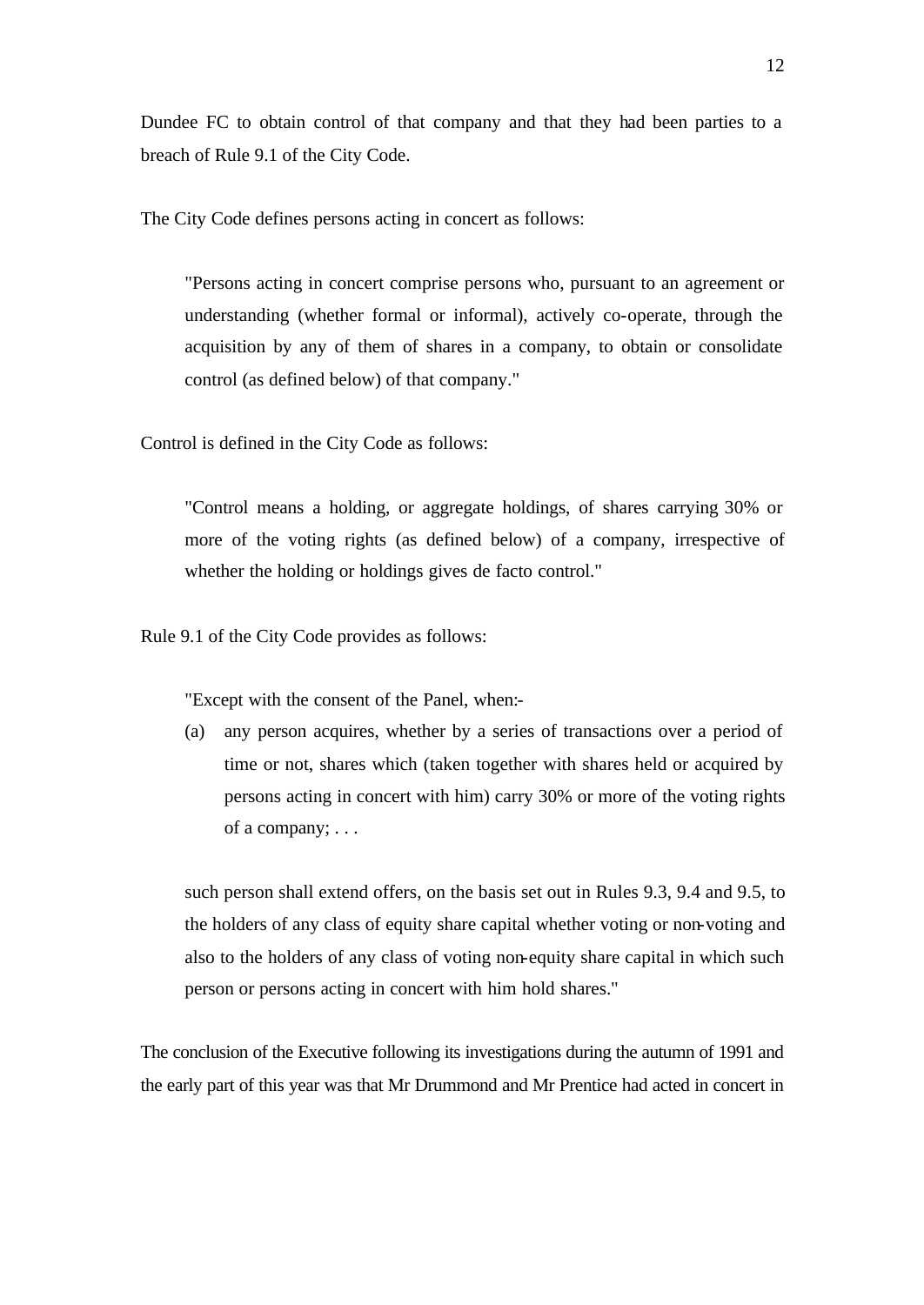acquiring more than 30% of Dundee FC and that their failure to make an offer to the other shareholders of the company constituted a breach of Rule 9.1 of the City Code.

Accordingly the Executive instituted disciplinary proceedings against Mr Drummond and Mr Prentice in respect of the alleged breach of Rule 9.1 of the City Code and additionally against Mr Drummond in respect of his alleged failure to co-operate with the Executive during its investigation.

The Panel met on 26 February to hear the case. By the time of the meeting both Mr Drummond and Mr Prentice had indicated that they would not be attending the meeting and they were neither present nor represented at the meeting. The Director General addressed the Panel and called Mr Cook as a witness.

The Panel, having considered all the material made available to it including written submissions and letters from Mr Drummond and Mr Prentice, was in no doubt that Mr Drummond and Mr Prentice were each a party to a breach of Rule 9.1 of the Code. The evidence which pointed to a conclusion that, in the acquisition of shares on 9 September 1991, Mr Drummond and Mr Prentice were acting in concert, was overwhelming. The Panel principally had regard to the following matters:

- (a) the evident linkage of Clackallan and Dalelane through Prendrum, a company jointly owned by Mr Drummond and Mr Prentice;
- (b) the fact that Clackallan, Dalelane and Bankvale purchased their ordinary shares in Dundee FC on the same day but at different prices, from which it must reasonably be inferred that the purchases were in reality one transaction;
- (c) in early December 1991 Mr Drummond gave a personal guarantee covering the whole of the aggregate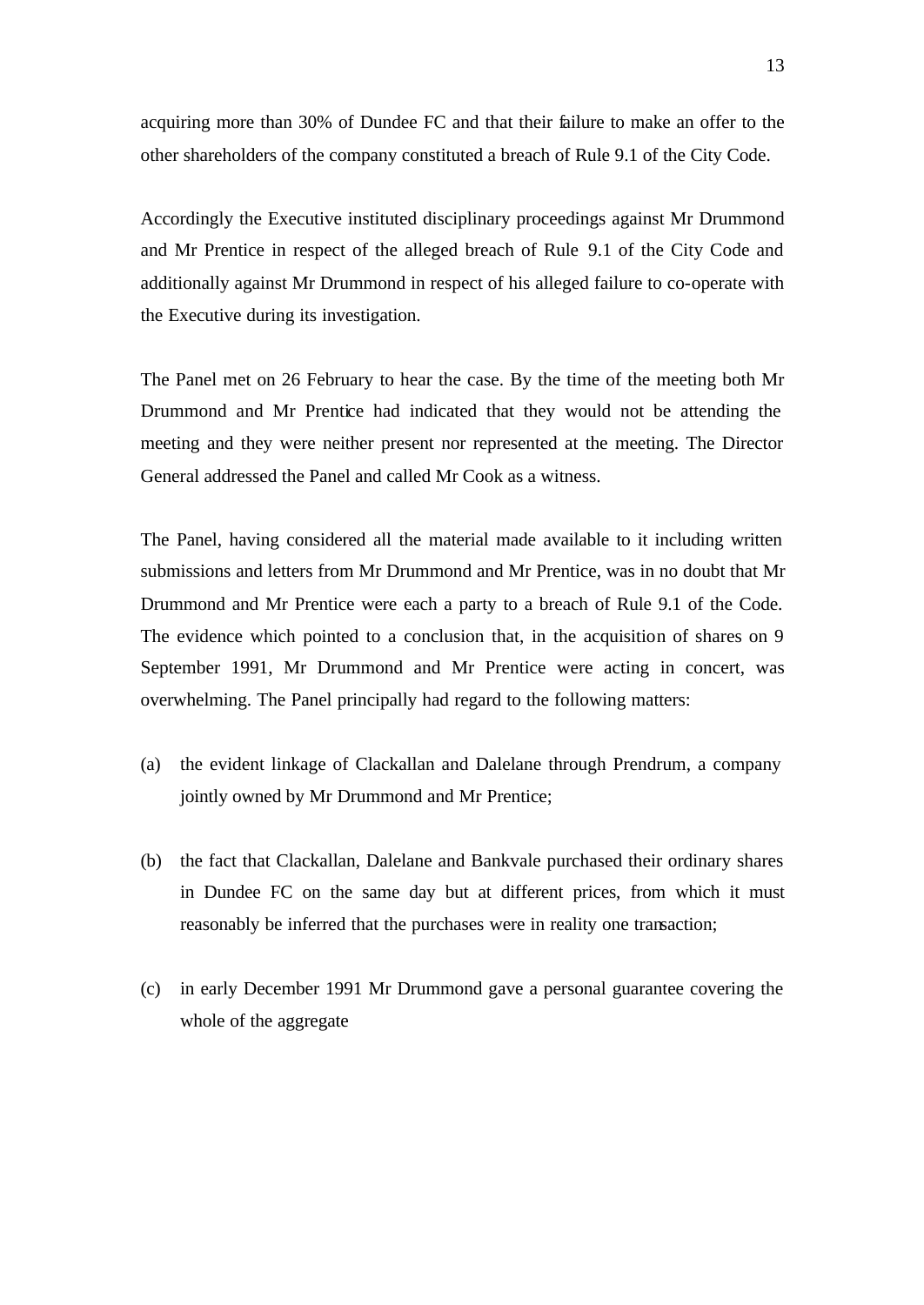consideration payable to Liveintac by Clackallan, Dalelane and Bankvale;

- (d) Mr Drummond and Mr Prentice share the same residential address;
- (e) Clackallan, Dalelane and Bankvale had common registered office addresses throughout the period and on 6 November 1991 changed their registered offices from the address of Drummond Robbie & Gibson (a firm of solicitors of which Mr Drummond is one of the two partners) to 73 Overgate, Dundee; and
- (f) Mr Gellatly stated to the Provisional Liquidator who had been appointed to Bankvale on 16 January 1992 that whilst he was a director of Bankvale he had acted upon Mr Drummond's instructions.

Mr Drummond and Mr Prentice each contended that they had not been personally involved in the purchase of any shares in Dundee FC, but the Panel had no doubt that both of them were 'persons' to whom the provisions of Rule 9.1 applied.

The Panel was also satisfied that Mr Drummond failed to co-operate with the Panel Executive in its investigation. Many communications, addressed by the Executive to Mr Drummond, were either allowed to go unanswered or were met with deliberate obstruction.

The Panel was further satisfied that these were serious and deliberate breaches of the Code. It may be that the minority shareholders (to whom an offer should have been made) have, in the way things have turned out, sustained no financial loss; but there was a deliberate attempt to conceal concertedness of action, with the intention of avoiding the obligations of Rule 9.